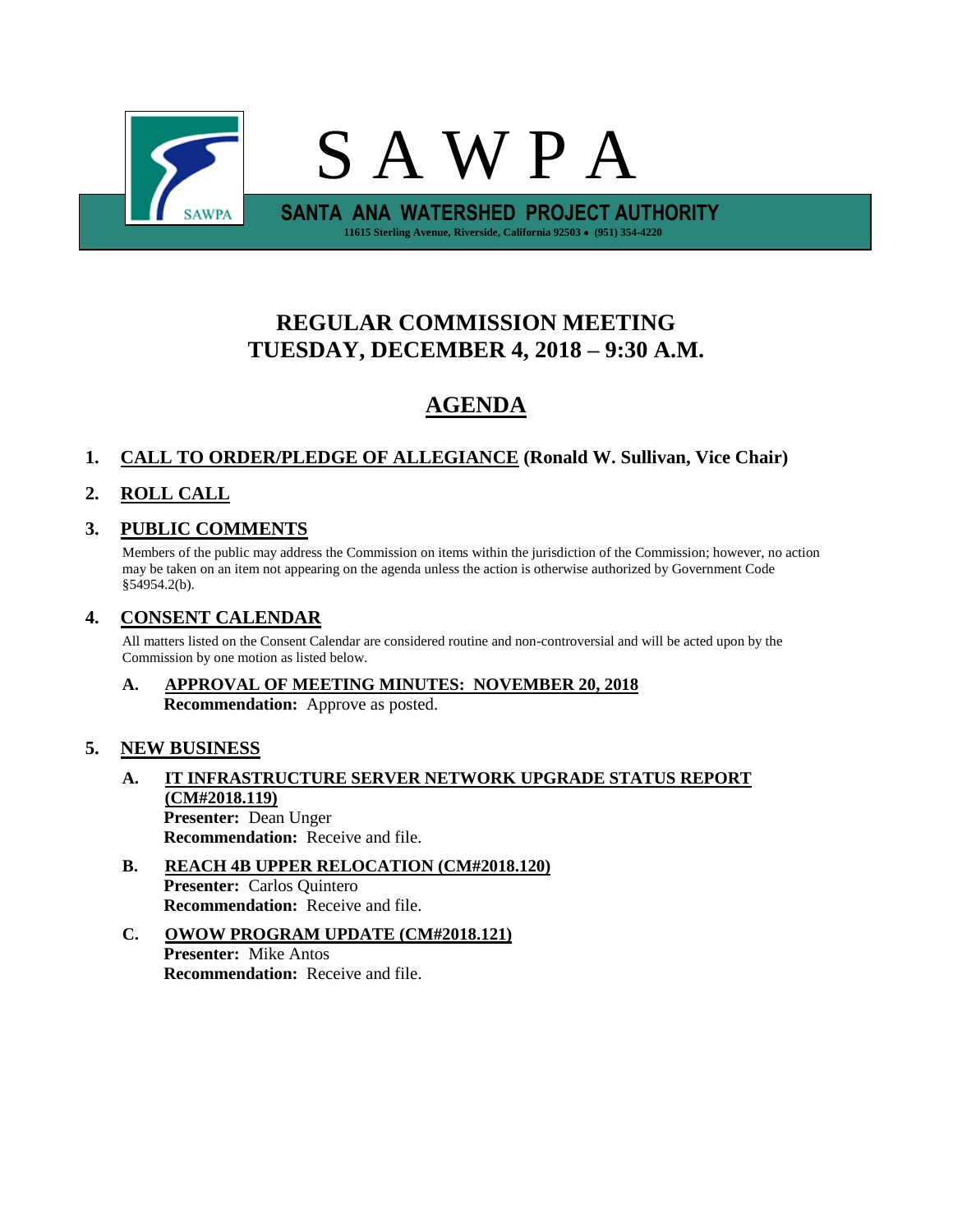SAWPA Commission Regular Meeting Agenda December 4, 2018 Page 2

### **6. INFORMATIONAL REPORTS**

**Recommendation:** Receive for information.

#### **A. GENERAL MANAGER REPORT**

• Verbal report on ACWA Conference, PPIC Conference, and miscellaneous.

#### **B. CHAIR'S COMMENTS/REPORT**

#### **C. COMMISSIONERS' COMMENTS**

### **D. COMMISSIONERS' REQUEST FOR FUTURE AGENDA ITEMS**

#### **7. CLOSED SESSION**

There were no Closed Session items anticipated at the time of the posting of this agenda.

### **8. ADJOURNMENT**

Americans with Disabilities Act: If you require any special disability related accommodations to participate in this meeting, call (951) 354-4230 or email kberry@sawpa.org. 48-hour notification prior to the meeting will enable staff to make reasonable arrangements to ensure accessibility for this meeting. Requests should specify the nature of the disability and the type of accommodation requested.

Materials related to an item on this agenda submitted to the Commission after distribution of the agenda packet are available for public inspection during normal business hours at the SAWPA office, 11615 Sterling Avenue, Riverside, and available a[t www.sawpa.org,](http://www.sawpa.org/) subject to staff's ability to post documents prior to the meeting.

#### **Declaration of Posting**

I, Kelly Berry, Clerk of the Board of the Santa Ana Watershed Project Authority declare that on Wednesday, November 28, 2018, a copy of this agenda has been uploaded to the SAWPA website at [www.sawpa.org](http://www.sawpa.org/) and posted at the SAWPA office, 11615 Sterling Avenue, Riverside, California.

/s/

Kelly Berry, CMC

\_\_\_\_\_\_\_\_\_\_\_\_\_\_\_\_\_\_\_\_\_\_\_\_\_\_\_\_\_\_\_\_\_\_\_\_\_\_\_